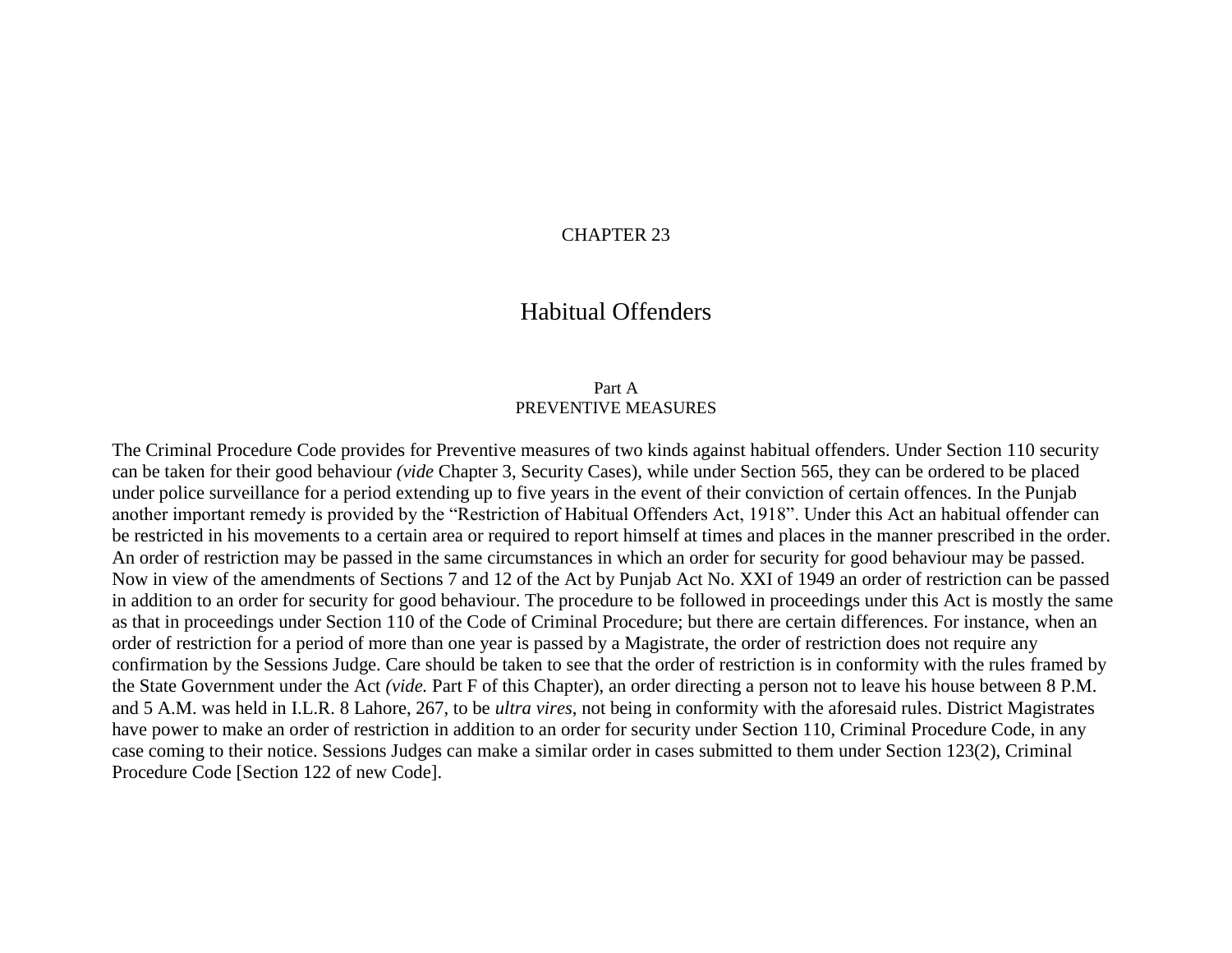An order of restriction is especially suitable in the case of habitual offenders who are not in a position to furnish security and in whose case an order for security under Section 110 Criminal Procedure Code would necessitate their commitment of Jail.

#### **COMMENTS**

Under section 7 of Punjab Act V of 1918, the petitioner was ordered by a Magistrate to be restricted for three years within the boundaries of his village, not to leave his house at night between 8 P.M. and 5 A.M., and to report himself daily to the Sub-Inspector of Police at Miani Police Station, 2½ miles distant from his village.

*Held*, that the order directing the petitioner not to leave his house at night was not in conformity with the rules made by the Local Government under section 16 of the Act and must be set aside. *Muhammad vs. The Crown,* (1927) I.L.R. VIII Lah. 267.

#### Part B ENHANCED SENTENCES

**1. Enhanced punishment under Section** 75, **Indian Penal Code—**Under Section 75 of the Indian Penal Code, a person convicted a second time of an offence punishable, under Chapter XII or Chapter XVII of the Code [Chapter X-C, D and XIV of new Code], with three years' imprisonment and upward, is liable to a greatly enhanced sentences.

**2. Procedure for Magistrates not competent to award enhanced punishment**—This of course does not increase the competence of the Court trying the offender. Even though Section 348 of the Code (Section 324 of new Code) seems to provide that the case can be tried by the Magistrate if he is competent to try it or may be sent to a Magistrate invested with powers under Section 30 of the Code, it would be safer, in view of the amendments of Section 30 by Act No. 26 of 1955, to commit such cases to the Court of Sessions as the accused is liable on subsequent conviction to a sentence of imprisonment for life or imprisonment of either description for a term which may extend to ten years. A provision is contained in Section 347 which enables a commitment to be made to the Court of Sessions at any stage before judgment is signed.

**3. Enhanced punishment not obligatory**—Although Section 75 of the Indian Penal Code makes a previous convict in certain classes of cases liable to enhanced punishment, it is, of course, not obligatory to impose an enhanced sentence in every case of this description.

Ordinarily cases of petty nature should not be made the basis for an enhanced punishment, unless the nature, number and sequence of previous convictions and the sentences previously undergone clearly show the necessity of enhanced punishment. Similarly, very old convictions *(e.g.,* when the offence is committed, say, more than five years after the last release of the offender from Jail) should not ordinarily be made a ground for imposing an enhanced penalty under this section in the absence of special reasons.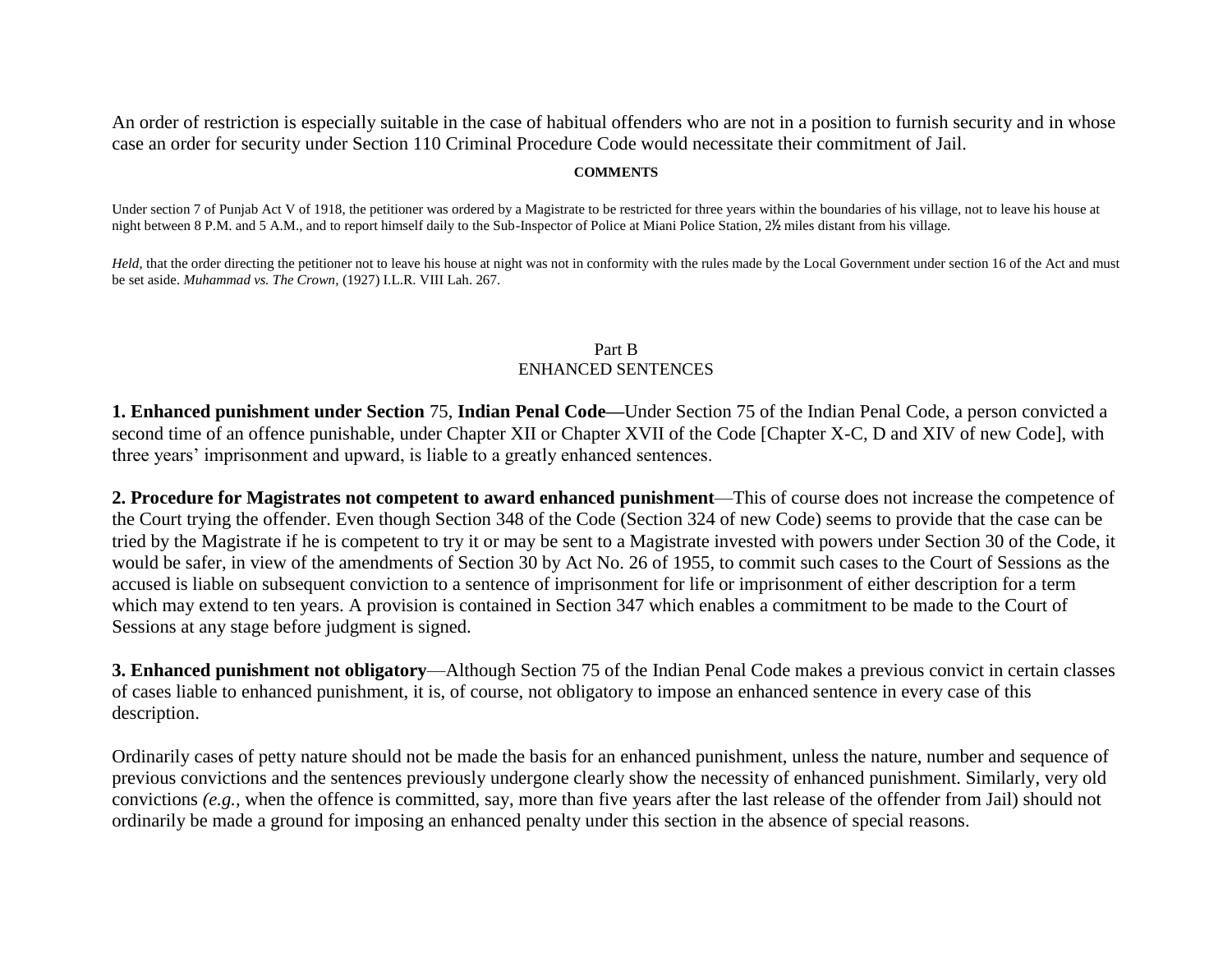Cases of organised crime stand on a different footing, and where the offence under trial and the previous offences are of this description greater weight must be attached to them.

The general principle to be borne in mind is that Section 75 is meant to be used as a deterrent only when the punishment provided for the offence itself is considered to be inadequate in view of the antecedents of the offenders. The Judgments in the previous cases should be referred to freely in order to ascertain the real character of the offender, and the section should not be resorted to unless the previous convictions indicate a criminal habit or instinct which needs to be checked by a punishment higher than that provided for the offence.

It should also be remembered that a moderate sentence coupled with an order under Section 565, Criminal Procedure Code [Section 356 of new Code], or an order of restriction under the Restriction of Habitual Offenders Act is generally a better way of dealing with habitual offenders than the imposition of long terms of imprisonment.

**4. Previous conviction for attempts to commit an offence not covered by Section 75, Indian Penal Code**—It should be noted that previous convictions for attempts to commit offences specified in Section 75, or a security order under Section 110, Criminal Procedure Code, [Section 110 of new Code] do not bring an offender within the scope of Section 75, Indian Penal Code.

**5. Imprisonment under Section 75, Indian Penal Code**—In awarding sentences of imprisonment under Section 75 of the Indian Penal Code, Courts should bear in mind that the provisions of this section are subject to those of Sections 31, 32 and 34 of the Code of Criminal Procedure [Sections 31 and 32 of new Code].

**6. Action to be taken by Magistrate of 2nd or 3rd Class when he cannot award adequate punishment**—Section 349 [Section 324 of new Code] gives a Magistrate of the 2nd or 3rd class the means of securing the proper punishment of an accused when he finds, in the course of the trial, the maximum sentence which he is empowered to inflict would be insufficient. At the same time, in resorting to this section, it must be remembered that when the accused appears to be a habitual offender he must ordinarily be dealt with under the provisions of Section 348 [Section 325 of new Code] and be committed to the Court of Sessions.

**7. Duty of the Police to prove previous conviction. Discovery of previous conviction after judgment has been pronounced**—It is the duty of the police, in conducting the investigation to take proper steps to establish the identity of an accused person and to obtain and produce evidence of previous convictions against him. The attention of Criminal Courts is directed to the decision of the Chief Court in case *Empress* v. *Sham Singh*, reported as Criminal Judgment No. 36 in the Punjab Record of 1884, and especially to the remarks of Mr. Justice Plowden at page 70 of the Record, with regard to the duties of the Court and of the Police in this matter. It will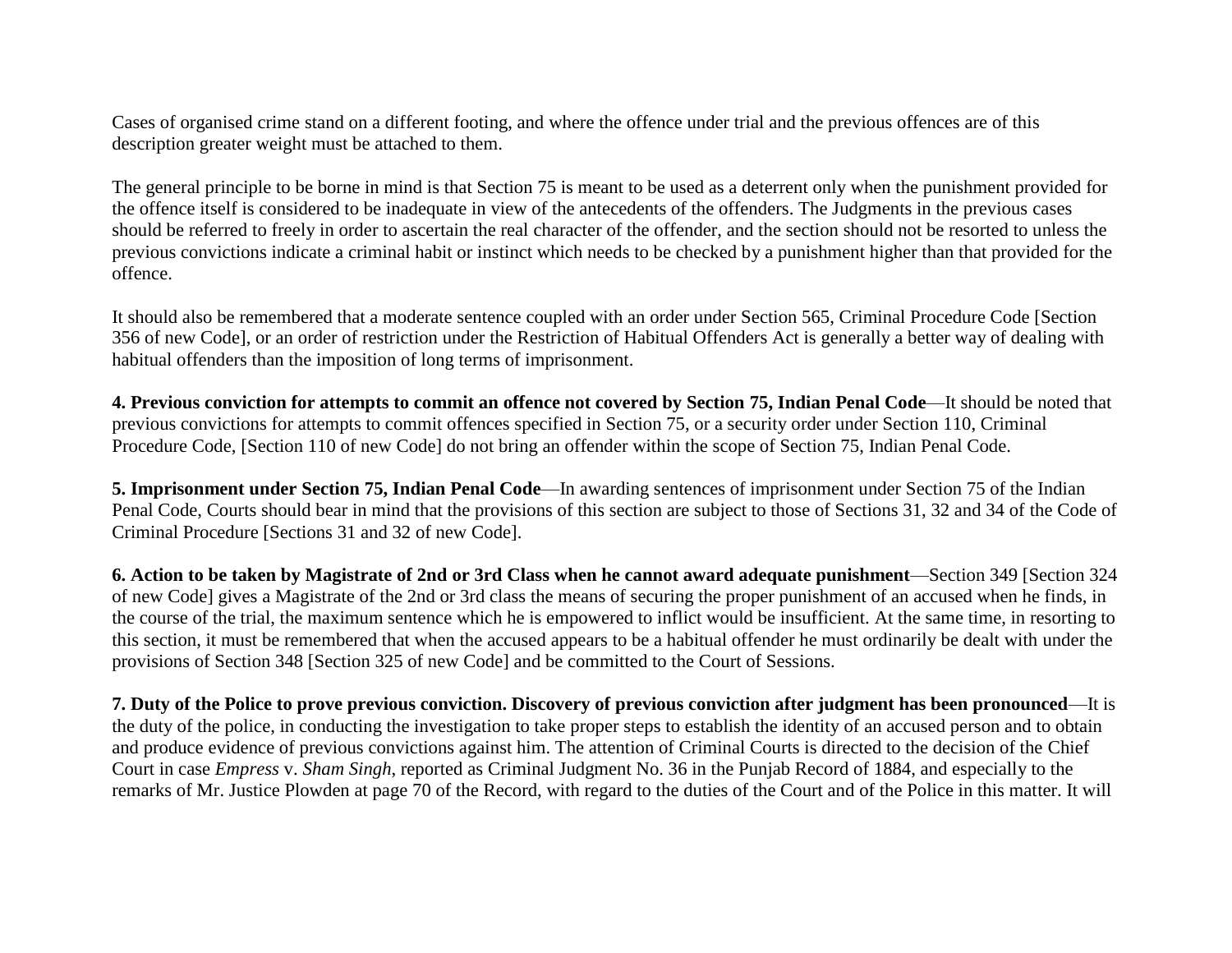be seen that the discovery, subsequent to sentence, that the prisoner has been previously convicted, but that this has escaped notice on account of a change of name, is not in itself a good ground for interference on revision.

When the police make a request that the pronouncement of judgment may be postponed on the ground that the result of the search slip in the case has not been received by them, the Courts should ordinarily adjourn the case for a reasonable time. It results in a miscarriage of justice when, after the sentence has been passed it is discovered that the accused had previous convictions and was liable on that account to an enhanced sentence.

**8. Previous convictions to be noted on the warrant of commitment and in a separate Statement. Note on the warrant when the identity of the prisoner has not been proved or he declines to give an account of himself—In Punjab Government Circular No.** 43—1077, dated the 19th July, 1870, the Criminal Courts of the State were instructed to enter any previous conviction or convictions of a prisoner upon the warrant committing him to Jail, and the attention of all Courts is directed to these instructions. In the form of warrant of commitment prescribed for use under the Code of Criminal Procedure, provision has been made for mention of the fact that the convict has been previously convicted, when one or more previous convictions have been proved against him at his trial, and for the entry of the particulars of the previous conviction in separate statement, which should be attached to the warrant of commitment in such cases.

It is further directed at the suggestion of the Inspector General of Police, and with the sanction of the State Government that Courts, when committing a prisoner of Jail, will enter a note in red ink on the warrant of commitment, in cases where the identity of the prisoner has not been satisfactorily ascertained, or he declines to give an account of himself.

#### Part C DEFINITION AND CLASSIFICATION OF HABITUAL CRIMINALS

**Persons liable to be classified as habitual criminals**—The Central Government has framed the following rules defining and prescribing the treatment of "habitual criminals" for the purposes of jail discipline :—

I. The following persons shall be liable to be classified as "habitual criminals," namely:—

(i) Any person convicted of an offence punishable under Chapters XII, XVII and XVIII of the Indian Penal Code, whose previous conviction or convictions, taken in conjunction with the facts of the present case, show that he is by habit a robber, housebreaker,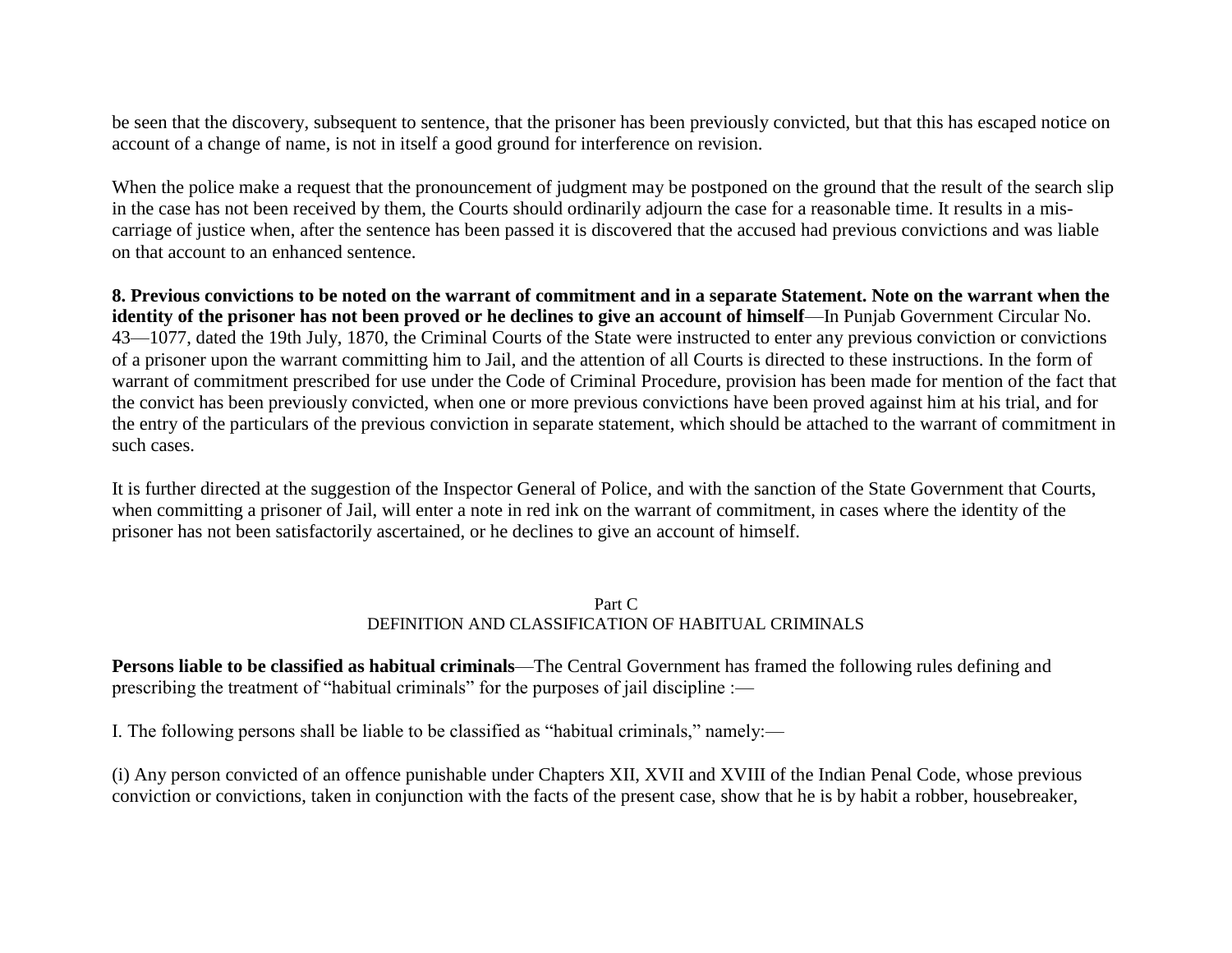dacoit, thief or receiver of stolen property, or that he habitually commits extortion, cheating, counterfeiting coin, currency notes or stamps, or forgery.

(ii) Any person convicted of an offence punishable under Chapter XVI of the Indian Penal Code, whose previous conviction or convictions, taken in conjunction with the facts of the present case, show that he habitually commits offences against the person.

(iii) Any person committed to or detained in prison under Section 123 (read with Section 109 or Section 110) of the Code of Criminal Procedure [Sections 122, 109, 110 of new Code].

(iv) Any person convicted of any of the offences specified in (i) above when it appears from the facts of the case, even although no previous conviction has been proved, that he is by habit a member of a gang of dacoits, or of thieves or a dealer in slaves or in stolen property.

(v) Any person registered under the Punjab Habitual Offenders (Control and Reform) Act, 1952, (XII of 1952) as a habitual offender.

(vi) Omitted[.](file:///D:\rtirules\Vol.3\Part3Chapter23.html%23sdfootnote1sym)<sup>1</sup>

(vii) Any person convicted by a Court or Tribunal acting outside India under the general or special authority of the Central Government of an offence which would have rendered him liable to be classified as a habitual criminal if he had been convicted in a Court established in India.

*Explanation—*For the purposes of this definition the word "conviction" should include an order made under Section 118, read with Section 110, of the Criminal Procedure Code [Sections 117, 110 of the new Code].

**II. Classifying authority. Right of prisoner for revision of the order of classification**—The classification of a convicted person as a habitual criminal should ordinarily be made by the convicting Court, but if the convicting Court omits to do so, such classification may be made by the District Magistrate, or, in the absence of an order by the convicting Court or District Magistrate, and pending the result of a reference to the District Magistrate, by the officer-in-charge of the Jail where such convicted person is confined: Provided that any person classed as a habitual criminal may apply for a revision of the order.

**III. Power of District Magistrate or convicting Court not to classify certain convicts as habitual criminals**—The convicting Court or the District Magistrate may, for reasons to be recorded in writing, direct that any convicted person or any person committed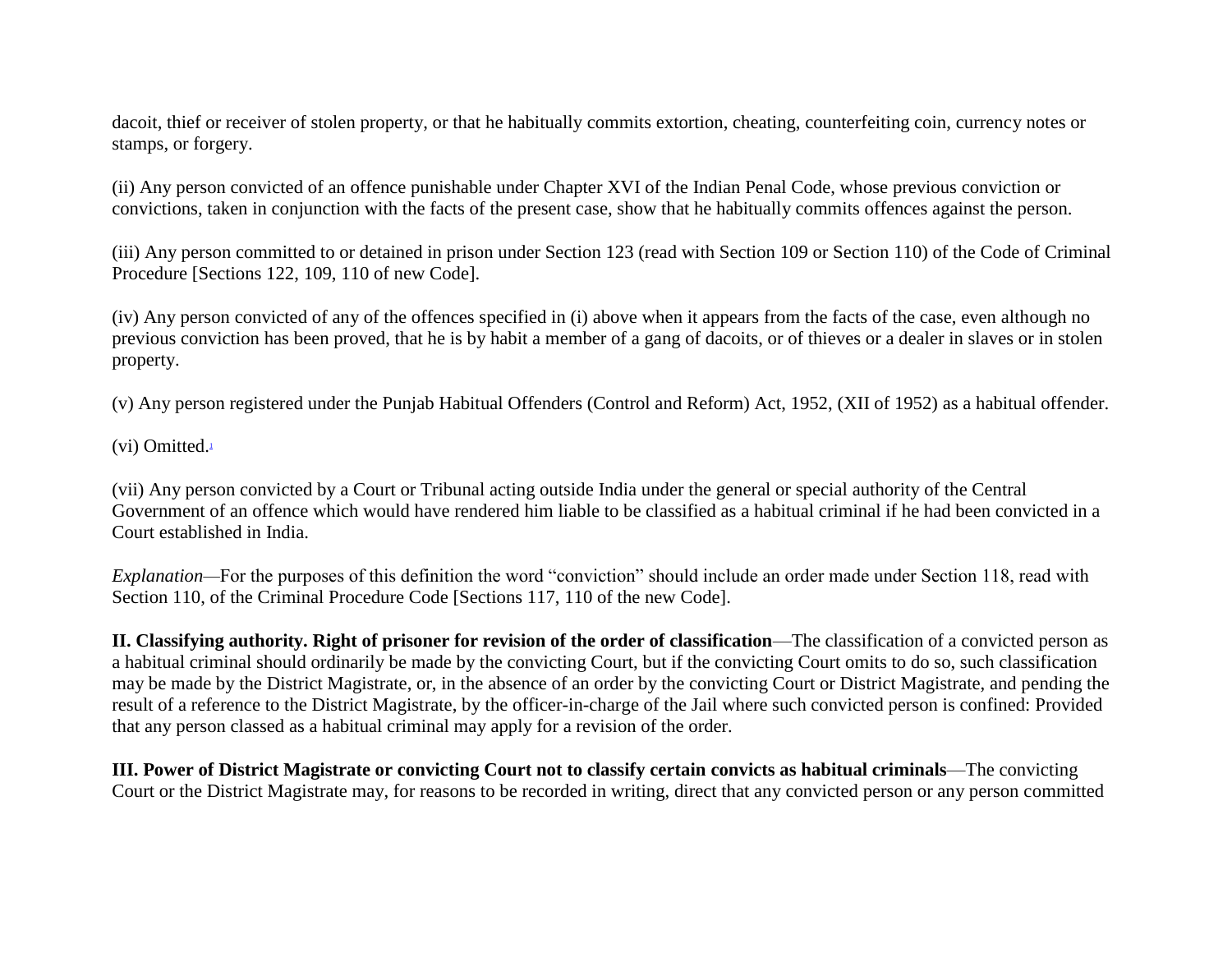to or detained in Section 123 read with Section 109 or Section 110 of the Code of Criminal Procedure [Section 122 of new Code] shall not be classed as a habitual criminal and may revise such direction.

**IV. Revision of classification**—Convicting Courts or District Magistrate, as the case may be, may revise their own classifications, and the District Magistrate may alter any classification of a prisoner made by a convicting Court or any other authority, provided that the alteration is made on the basis which were not before such Court or authority.

*Note—*The expression "District Magistrate" wherever it occurs paragraphs II, III and IV above means the District Magistrate of the districts in which the criminal was convicted, committed or detained. The expression includes a Presidency Magistrate.

**V. Habitual criminal to be kept in a special jail—**Every habitual criminal shall as far as possible be confined in a special jail in which on prisoner other than habitual criminal shall be kept: provided that the Inspector General of Prisons may transfer to this special Jail prisoner, not being a habitual criminal, whom for reasons to be recorded in writing, he believes to be of so vicious or deprayed a character, and to exercise, or to be likely to exercise, so evil an influence on his fellow prisoners that he ought not to be confined with other non-habitual prisoners, but a prisoner so transferred shall not otherwise be subject to the special rules affecting habitual criminals (*Government of India Resolution No. F-III Jails, dated 15th September, 1922*).

**VI. Member of a criminal tribe defined**—With reference to Rule I(v) above, a habitual offender is defined in Section 2(3) on Punjab Act No. XII of 1952 as a person:

(a) who, during any continuous period of five years, whether before or after the commencement of this Act, has been convicted and sentenced to imprisonment more than twice on account of any one or more of the offences mentioned in the Schedule to this Act committed on different occasions and not constituting parts of the same transaction; and

(b) Who has, as a result of such convictions suffered imprisonments at least for a total period of twelve months.

*Explanation 1—A* conviction which has been set aside in appeal or revision and any imprisonment suffered in connection therewith shall not be taken into account.

*Explanation 2—*In computing the period of five years, any periods spent in jail either under a sentence of imprisonment or under detention shall not be taken into account.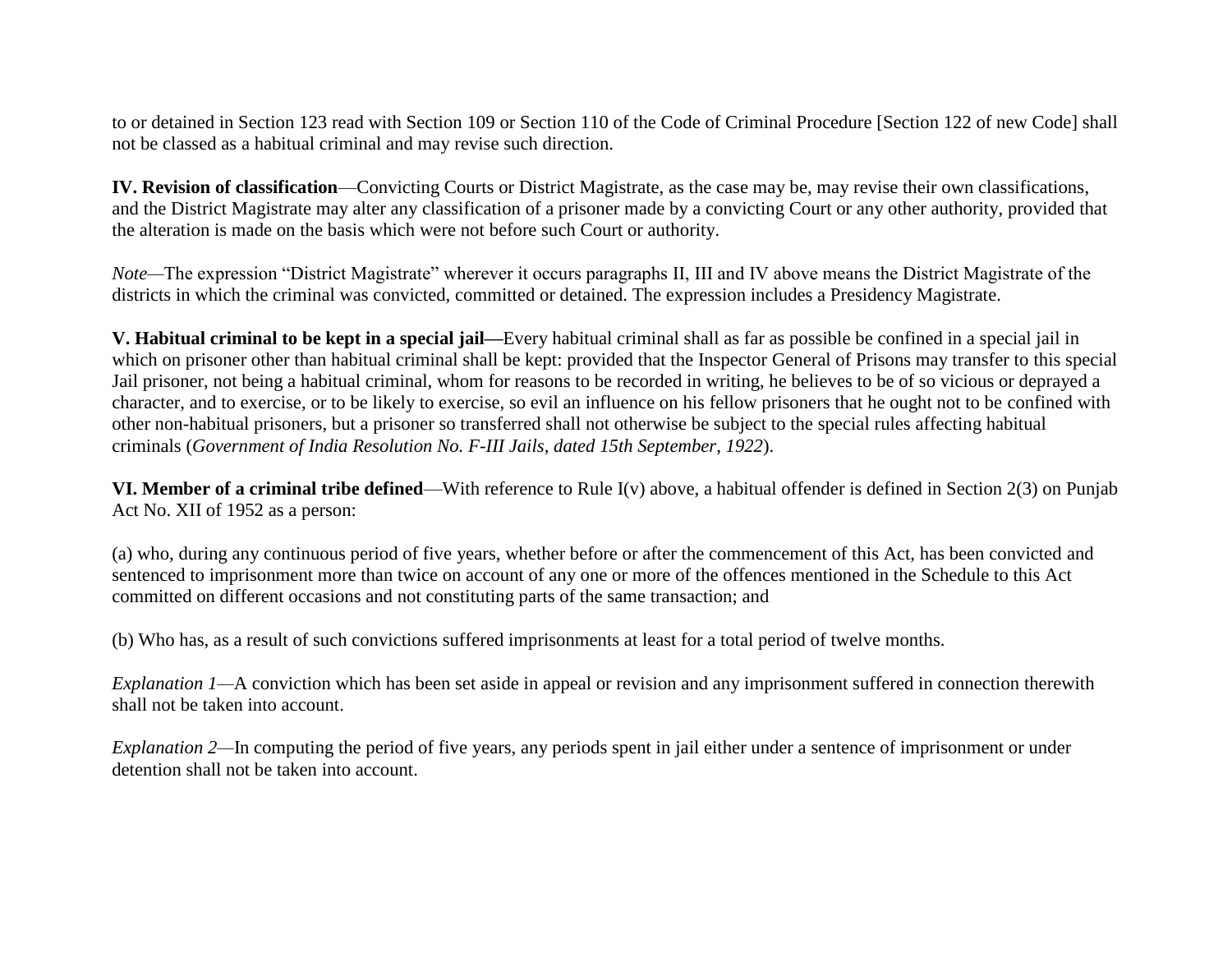**VII. Convicting officer to decide about classification and should note it on the warrant**—Whenever a person is sentenced to imprisonment for an offence, the Magistrate or Judge who passes the sentence should determine whether the prisoner is to be classed as an habitual criminal or otherwise, and should endorse the words "habitual" or "non-habitual" as the case may be, on the warrant of commitment, and sign such endorsement.

**VIII. Statement of previous conviction should be warrant—**If the prisoner has been previously convicted, statement containing the particulars of the previous convictions should be attached to the warrant of commitment.

#### Part D RESIDENCE OF RELEASED CONVICTS

**Copy of order under Section 565, Criminal Procedure Code to be sent to Jail**—In every case in which an order under Section 565 of the Criminal Procedure Code [Section 356 of new Code] is made, directing that the person sentenced to imprisonment shall notify his residence and any change of residence after release, a copy of such order should be transmitted by the Court passing the sentence and order, with the warrant of commitment issued under Section 384 of the Code [Section 419 of new Code], to the officer-in-charge of the Jail or other place in which the prisoner is, or is to be, confined. Attention is also invited to the following rules:—

### **Notification**

*The 6th March, 1931*

**No. 7335**—In exercise of the powers conferred by Section 565 of the Code of Criminal Procedure, 1898 [Section 356 of new Code] Punjab Government is pleased to made the following rules regulating the notification of residence or change of absence from, residence by released convicts in regard to whom an order has been made under sub-section (1) of Section 565 of the said Code [Section 356 of new Code].

*Punjab Government Notification No. 395 (Home—Judicial), dated the 13th March, 1901, is hereby cancelled.*

#### **Rules**

I. *Released convicts to observe rules—*When, at the time of passing sentence of imprisonment on any person Court or Magistrate also orders that his residence and any change of residence after release be notified for the term specified in such order such person shall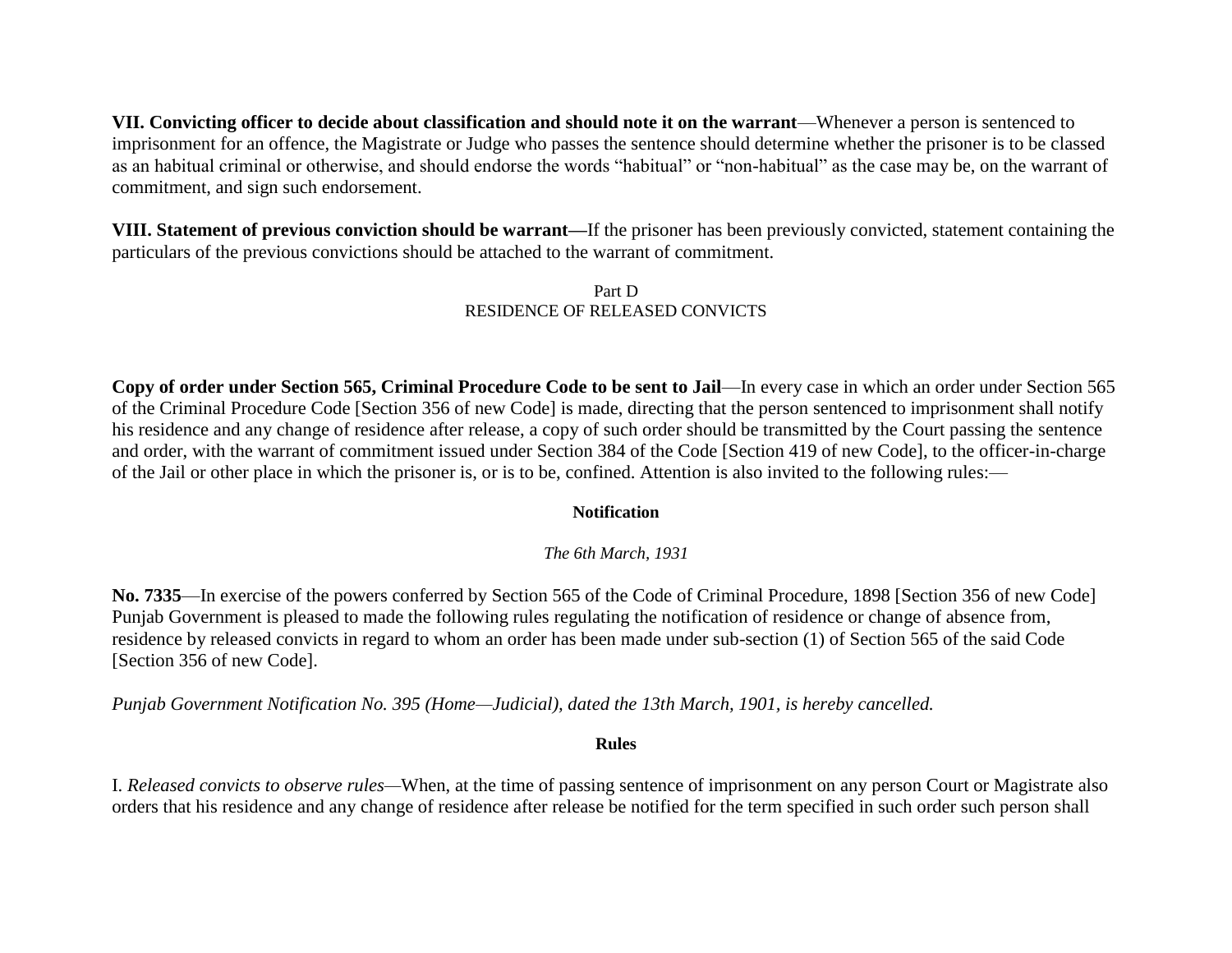comply with and be subject to the rules next following. In these rules a person released subject to an order of the nature herein before described is called a "released convict".

II. *Released convict to notify, at the time of release intended place of residence to releasing officer—*Every convict in regard to whom an order has been made under Section 565 of the Code of Criminal Procedure, 1898 [Section 356 of new Code] shall not less than fourteen days before the date on which he is entitled to released, notify the officer-in-charge of the all, or other place in which he may for the time being be confined, of the place at which he intends to reside after his release.

III. *Released convict to notify intention to change first residence at local Police Station—*Whenever any released convict intends to change his place of residence from the place which he specified at the time of his release as the place at which he intended to reside to any other place, he shall notify the fact of such intention and the place at which he hereafter intends to reside, not less than twenty-four hours before he so changes his residence, to the officer-in-charge of the Police Station within jurisdiction of which he resides at the time when he notifies his intention to change his residence.

IV. *Released convict to similarly notify all subsequent intention to change residence—*Whenever any released convict intends to change his place of residence from any place at which he may, at any time, be residing, under the provisions of Rule III, he shall notify any intended change of residence in the manner in that rule provided.

V. *Period to be appointed for taking up residence; In default the convict to notify his actual residence—*The Officer recording a notification under Rule II, Rule III or Rule IV, shall appoint such period as may be reasonably necessary to enable the convict to take up his residence in the place notified. If the convict does not take up his residence in such place within the period so appointed he shall, not later than the days following the expiry of such period, notify in person his actual place of residence to the officer-in-charge of the Police Station within the limits of which he is residing.

VI. *Released convict to notify the fact of his having actually taken up his residence at the place specified under preceding rules—* Every released convict shall, within twenty-four hours of his arrival at the place of residence notified under Rule I or II, Rule III or Rule IV, notify the fact of such arrival to the officer-in-charge of the Police Station within the jurisdiction of which such place of residence is situate.

VII. *Particulars of place of residence to be supplied—*In notifying places of residence under these rules released convict shall—

(a) If the place of residence is in a rural tract—specify the name of the village, hamlet, or locality of such place, and the jail, thana, tahsil and district within the limits of which such place is situate ;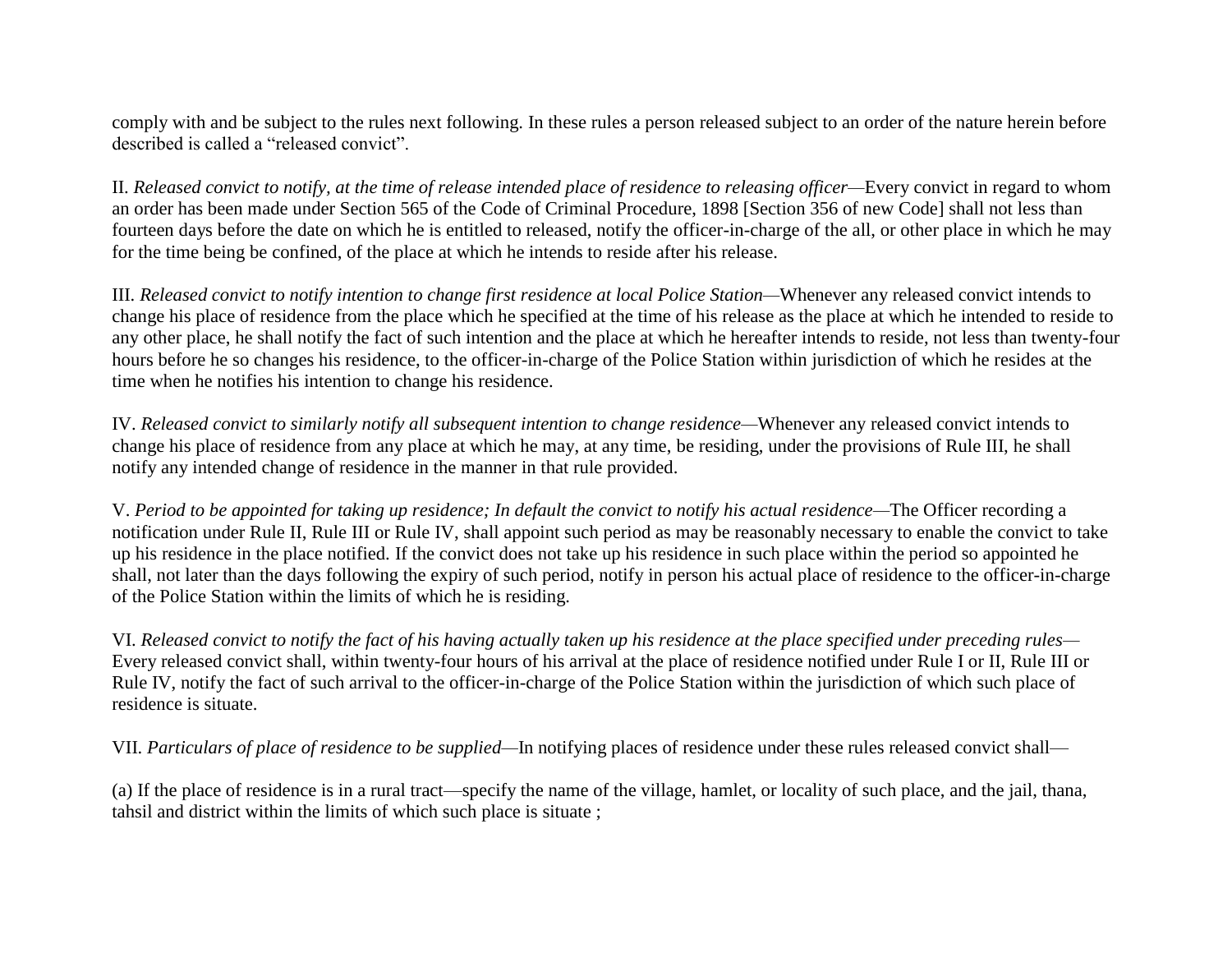(b) If the place of residence is in a town or city—specify the name of the town or city and the street, quarter and sub-division of the town or city within the limits of which such place is situate.

VIII. *Manner of notifying changes of residence—*Every notification to be made by a released convict under Rules III, IV and VI, respectively, shall be made by such convict personally at the proper Police Station :

### Provided that—

(a) the District Magistrate may, by order in writing exempt any released convict from the operation of this rule and may permit such convict to make such notifications in writing or in such order, prescribe in that behalf;

(b) If from illness or other unavoidable cause, any released convict is prevented from making any notification required by these rules personally at the proper Police Station he may do so by written communication addressed to the officer-in-charge of the proper Police Station. Such Communication shall state the cause of his inability to attend in person at the Police Station, and shall, before it is transmitted to the proper Police Officer, be attested by a village headman or other village officer.

*Notes—*(1) These rules will also be applicable to special orders of police surveillance issued by the State Government in the cases of prisoners conditionally released before the expiry of the term of their sentence.

(2) Subsidiary Rules issued by the Police Department will be found in Appendix 28—39 (1) to the Punjab Police Rules, Volume II.

(3) Rules made by the Punjab Government in exercise of the powers conferred by Section 16 of the Restriction of Habitual Offenders (Punjab) Act, 1918 (V of 1918), are published in Punjab Government No. 9853, dated the 29th April, 1918.

### Part E IDENTIFICATION OF RE-CONVICTED PRISONERS

**1. Introductory**—At the request of the State Government the following instructions are issued with a view to insuring the proper recognition of re-convicted prisoners for the purposes of jail discipline.

**2. Descriptive roll of the convict**—According to the existing practice in this State, the descriptive roll of each person sent up by the police for trial is retained in the office of the Magistrate and filed with the Judicial record of the case. Under instructions of the Central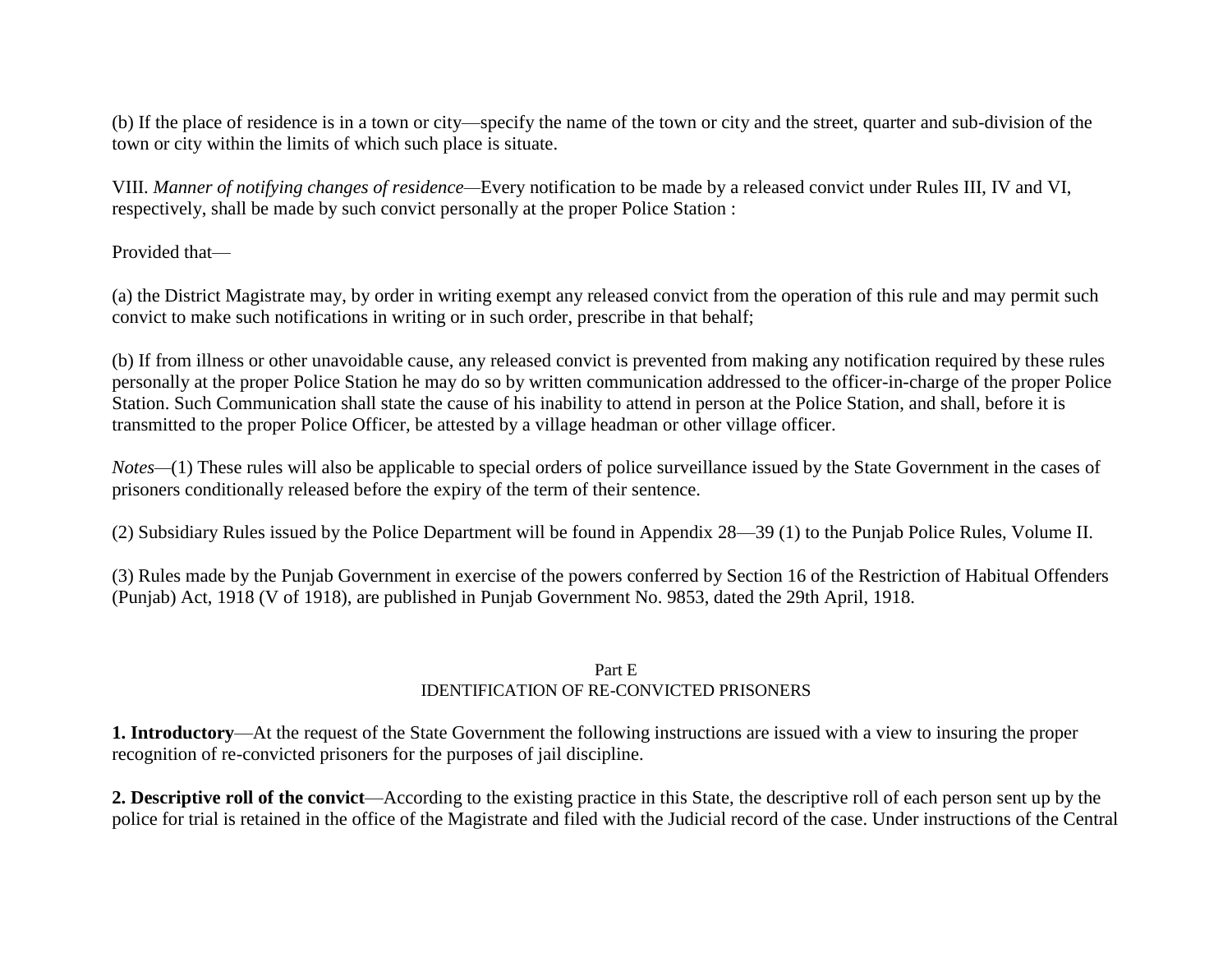Government, it is necessary that a descriptive roll of every prisoner arrested by the police should be prepared at the station-house and be sent up with the prisoner to the Magistrate; and that this roll, in the event of the final conviction of the prisoner by the Magistrate, should be copied in a register kept up in the jail for the purpose.

**3. Charge sheet to be sent up by Police**—As in the Punjab the descriptive roll is embodied in the charge sent up by the police, all that appears to be required is that the charge sheet, instead of being at once filed with the magisterial records of the case, should accompany the warrant of commitment to the jail, that the descriptive roll of the prisoner should be copied into the jail register, and that thereafter the charge sheet should be returned to the Magistrate.

**4. Charge to be sent to Jail**—Magistrate are, therefore, instructed to forward the charge sheet, with the warrant of commitment, to the Superintendent of the Jail, who will be directed by the Inspector-General of Prisons to cause the descriptive roll to be copied from the charge sheet into the appropriate jail register. The Superintendent will then return the charge sheet to the Magistrate.

### Part F RULES FRAMED UNDER THE PROVISIONS OF RESTRICTION OF HABITUAL OFFENDERS (PUNJAB) ACT, 1918

## *The 29th April. 1918*

**No. 9853**—In exercise of the powers conferred by Section 16 of the Restriction of Habitual Offenders (Punjab) Act, 1918, the State Government is pleased to make the following rules:—

**1. Definition—In these rules the expression "Court" includes "Magistrate".** 

*2.* **Areas of restriction**—The areas to which persons may be restricted by an order under this Act shall ordinarily be—

(a) If the person resides in a village—the area of the villages to which may be added at the discretion of the Court the areas of any contiguous villages in which the said person owns or occupies any immovable property or practises any trade or calling.

(b) If the person resides in a town—the area of the town.

But in special cases the Courts may fix a large area.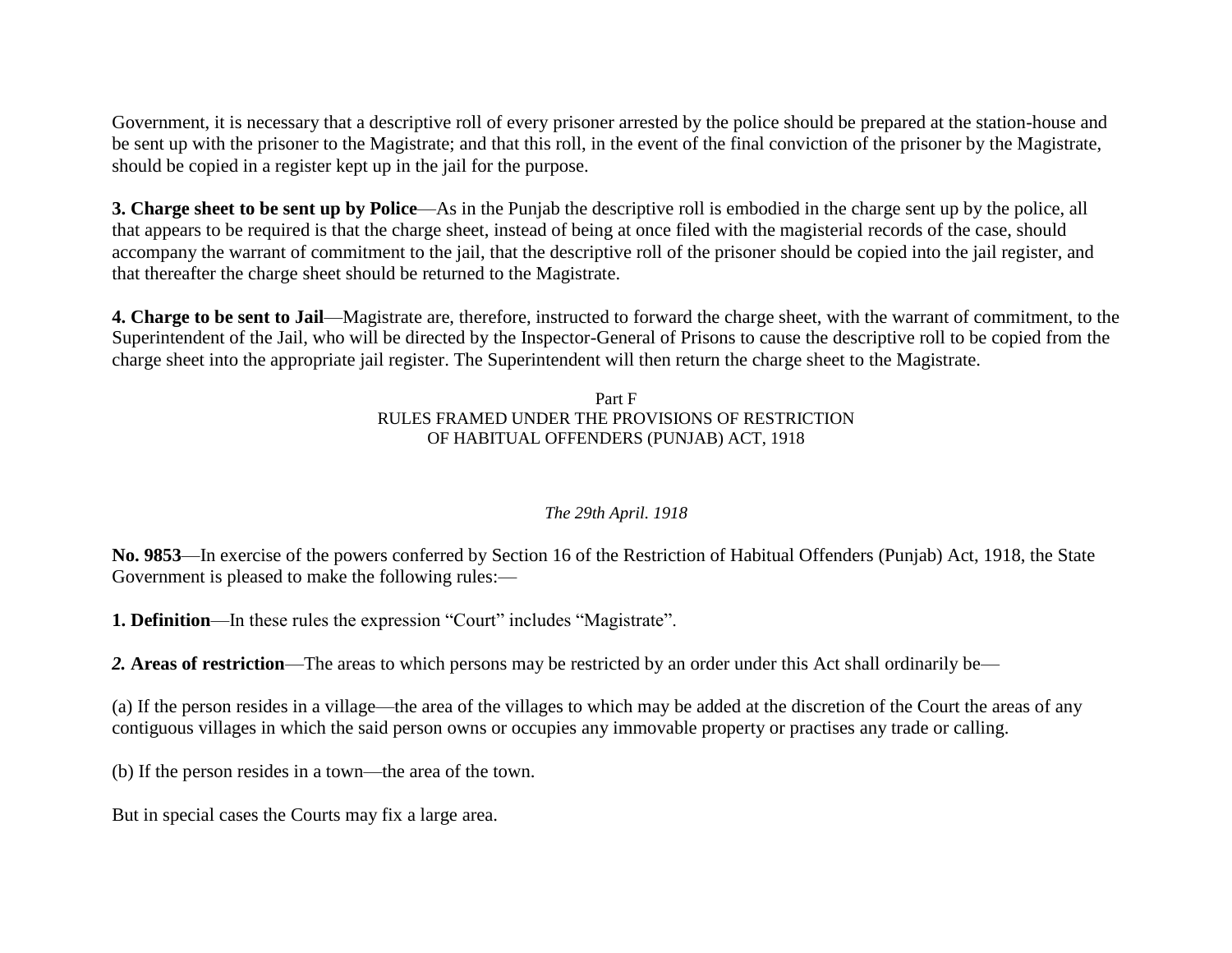(i) *Exceptions—*Unless the person restricted is an owner of land the Court may, if it is of opinion that restriction to the aforesaid areas is inexpedient, select any other village or town, as the case may be, in the district within which the person ordinarily resides.

(ii) If the person restricted has been twice convicted of offences under Chapter XVII of the Indian Penal Code, and is not an owner of land, the area of restriction may be any settlement established under Section 14 of the Punjab Habitual Offenders (Control and Reform) Act, 1952. (Punjab Act XII of 1952), but the Court must obtain the concurrence of the Deputy Commissioner in-charge of the settlement before restricting any person to such settlement.

**3. Absence without leave. Passes—**No person restricted by an order of restriction under this Act shall leave or be absent from the area of restriction without having obtained a pass in accordance with these rules and except in accordance with the terms of such pass.

*Proviso—*Nothing contained in this rule shall be deemed to render it illegal for any restricted person to leave the limits of the area of restriction whenever necessary for the purpose of appearing at the police station or before the nearest Magistrate to complain of an offence affecting himself or his family, or to present an appeal or petition of revision against the order of restriction, or to obtain a pass under these rules, provided that he gives due notice of his intended departure to the headman of his village or town or to the officer-incharge of the settlement or school proceeds straight to the police station or Court of the Magistrate and returns without unnecessary delay.

**4. Times of report**—The times at which a person is required by an order of restriction to report himself shall be such times at intervals of not less than 24 hours and not more than 7 days as the Court may fix; but such times shall not be more frequent than the Court thinks strictly necessary in each case.

The place of report shall be the house of the headman or the Jaildar or other officer, who in exceptional cases for reasons to be recorded in writing may be a police officer not below the rank of an officer-in-charge of a police station as the Court may direct: provided that no person shall be required to report himself at a place situated more than three miles from the place where he ordinary resides,

Every person required to report himself by an order of restriction under this Act shall do so by attending in person and announcing his presence, unless physically incapacitated from doing so.

**5. Leave for one day**—A person restricted to any area by an order of restriction under this Act may be granted a pass in Form A appended to these rules authorising him to leave the said area for one day, between sunrise and sunset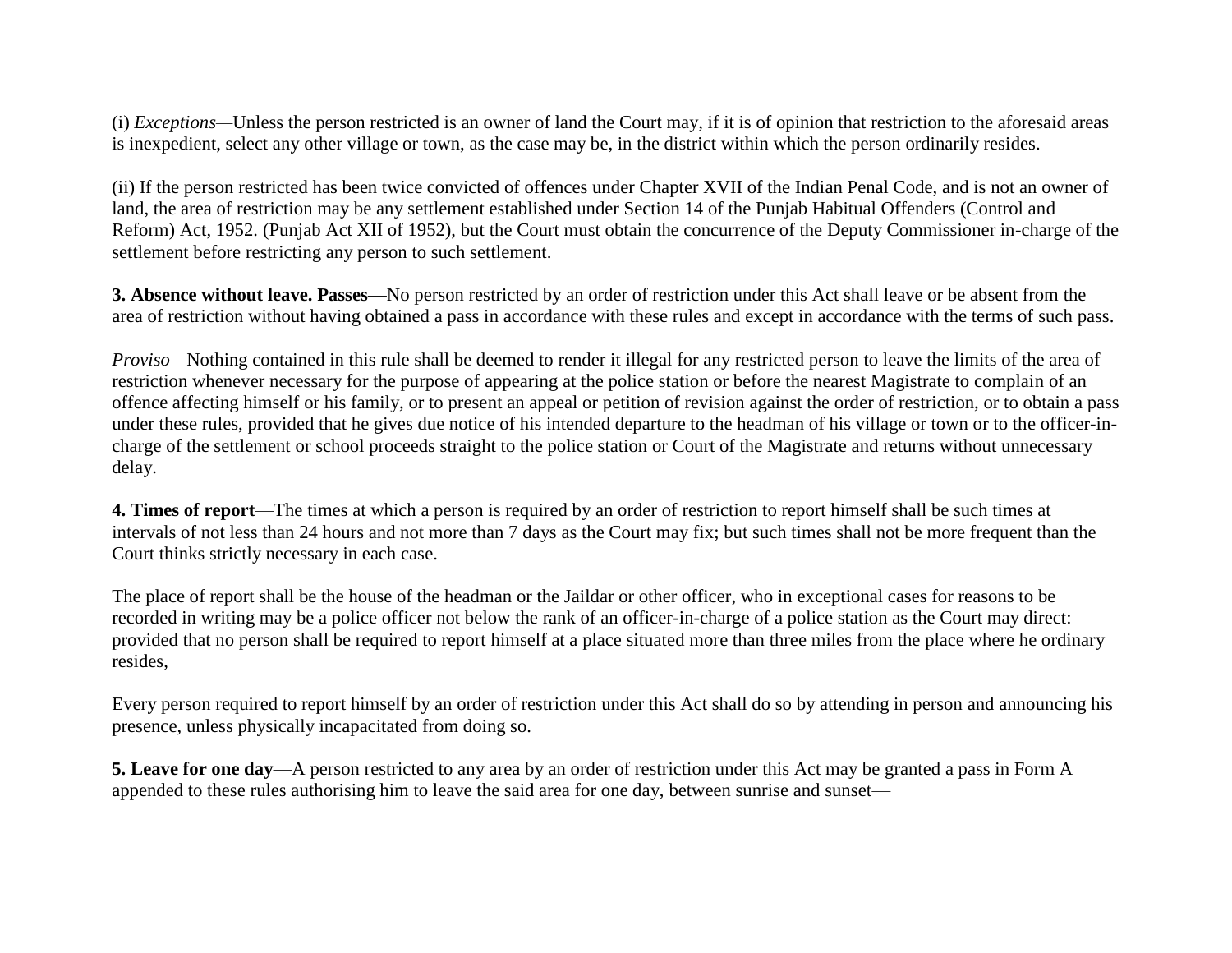(a) If he is restricted to any village or group of contiguous villages or larger area—by any headman of the village in which he ordinarily resides.

(b) If he is restricted to a town—by such officer as may be specified by the District Magistrate.

(c) If he is restricted to a settlement or school by the officer in charge of the settlement or school.

**6. Leave not exceeding 15 days**—The officer-in-charge of the police station or settlement or school within the limits of which any person is restricted by an order of restriction under this Act may on due cause being shown grant such person leave of absence for a period not exceeding 15 days and may issue a pass to him.

**7. Long leave**—The District Magistrate of the district in which any person is restricted by an order of restriction under this Act, or any person only authorised by the District Magistrate in writing in this behalf, may on due cause being shown grant such person any leave of absence which he may deem reasonable and may issue a pass to him.

**8. Conditions attaching to absence on leave**—Any person granted leave or absence under Rule 6 or Rule 7 shall travel to his destination and return to his residence by the route specified in the pass. He shall have the time and date of his arrival endorsed on the pass by the headman of the village of destination and within three days of his arrival he shall report himself at the police station within the limits of which his destination is situated, and shall present his pass for endorsement.

**9. Reports while on leave—During such time as any person restricted to any area by an order of restriction under this Act is absent** from the area of restriction, he shall report himself once every three days to the headman of the village in which he may happen to be, and once in every 15 days he shall unless exempted by order of the District Magistrate, report himself to, and present his pass for endorsement by the officer-in-charge of the police station.

**10. Surrender of passes—**On his return to his residence he shall deliver the pass up to the authority from whom he received it. All passes so returned shall be sent for record to the police station within whose limits the person is restricted.

**11. Form of passes—**Passes issued under Rule 6 or Rule 7 shall be printed and filled in Urdu in Form B appended to these rules. They shall be drawn up in triplicate and each part shall be signed or sealed by the authority granting the pass. One part shall be retained by such authority, the second shall be given to the person granted leave, and the third part shall be sent to the officer-in-charge of the police station within the limits of which the destination of the holder of the pass lies.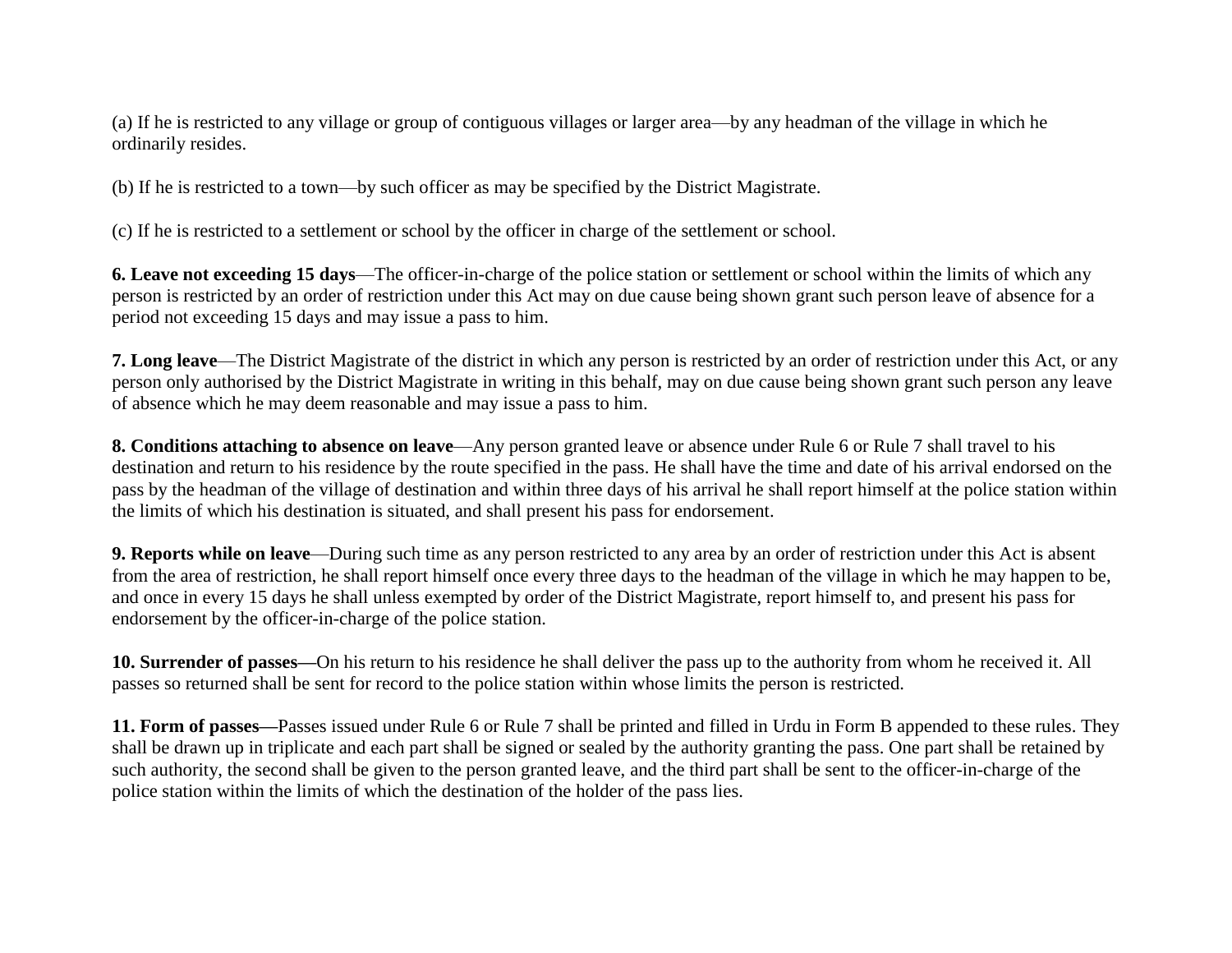**12. Person on leave unable to return**—If any person who has been granted a pass under these rules is from any unavoidable cause prevented from returning to his residence within the period of his leave, he shall at once give information to the nearest police station. The officer-in-charge of the Police Station shall verify the information and shall send a report to the authority which issued the pass.

**13. Withdrawal of passes**—Any pass granted under these rules may at any time be withdrawn by the authority which granted it, or by the District Magistrate or any officer duly authorised by him in writing in this behalf.

#### **Form A (Rule 5)**

| (Foil)                                      |                  |                                                             |  |               |               |                                                             |                                       |                                   | (Counterfoil for person given Leave)        |  |       |               |               |                                   |                                   |  |  |  |
|---------------------------------------------|------------------|-------------------------------------------------------------|--|---------------|---------------|-------------------------------------------------------------|---------------------------------------|-----------------------------------|---------------------------------------------|--|-------|---------------|---------------|-----------------------------------|-----------------------------------|--|--|--|
|                                             |                  | Days pass for persons restricted under Punjab Act 1 of 1918 |  |               |               | Days pass for persons restricted under Punjab Act 1 of 1918 |                                       |                                   |                                             |  |       |               |               |                                   |                                   |  |  |  |
| Serial No.                                  |                  |                                                             |  | Date $\ldots$ |               |                                                             | $Place \dots \dots \dots \dots \dots$ |                                   | Serial No.                                  |  |       | Date $\ldots$ |               | Place $\dots\dots\dots\dots\dots$ |                                   |  |  |  |
| Name                                        | Father's<br>Name | Tribe                                                       |  | Residence     | Leave         |                                                             | Place to which the person will<br>go  |                                   | Father's<br>Name                            |  | Tribe | Residence     | Leave         |                                   | Place to which the person will go |  |  |  |
|                                             |                  |                                                             |  |               | Date          | Day                                                         |                                       |                                   |                                             |  |       |               | Date          | Day                               |                                   |  |  |  |
|                                             |                  |                                                             |  |               |               |                                                             |                                       |                                   |                                             |  |       |               |               |                                   |                                   |  |  |  |
|                                             |                  |                                                             |  |               |               |                                                             |                                       |                                   |                                             |  |       |               |               |                                   |                                   |  |  |  |
| Note—Rule 5 is reproduced on the Form here. |                  |                                                             |  |               |               |                                                             |                                       |                                   | Note—Rule 5 is reproduced on the Form here. |  |       |               |               |                                   |                                   |  |  |  |
| Seal or Signature of the Headman.           |                  |                                                             |  |               |               |                                                             |                                       | Seal or Signature of the Headman. |                                             |  |       |               |               |                                   |                                   |  |  |  |
|                                             |                  |                                                             |  |               | Granting pass |                                                             |                                       |                                   |                                             |  |       |               | Granting pass |                                   |                                   |  |  |  |

(To be printed in Urdu)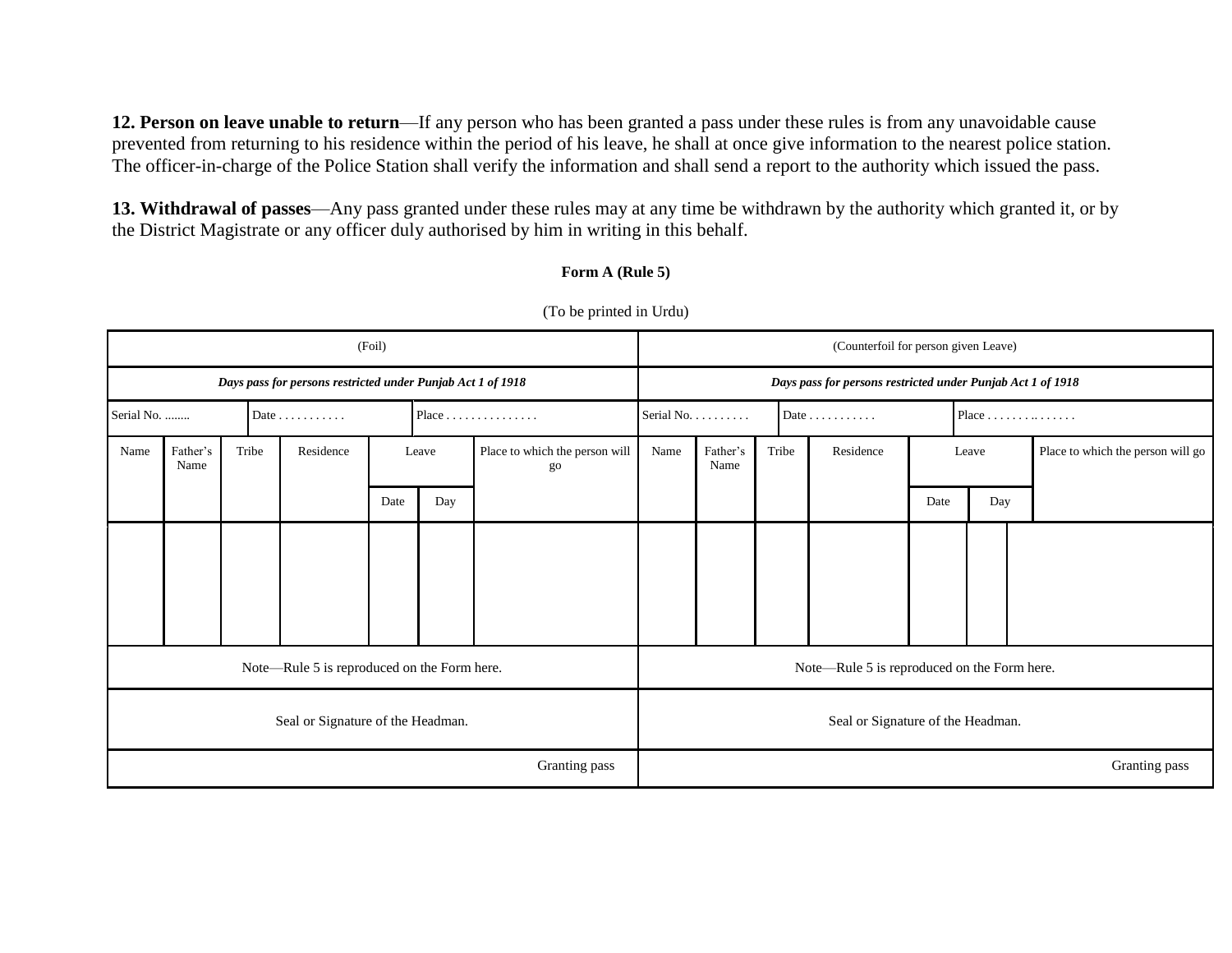# **Form B (Rule 11)**

### (To be printed in Urdu)

| (Foil for Record)<br>Pass for leave granted to persons restricted under Punjab Act<br>1 of 1918 |                       |       |                |                  |                       | (Counterfoil for the Police Station to<br>which Person is going)<br>Pass for leave granted to persons restricted under Punjab Act 1 of 1918 |                       |                 |                |                  |  |                          |      | (Counterfoil for person given Leave)<br>Pass for leave granted to persons restricted under Punjab Act 1 of 1918 |       |                |                  |                   |
|-------------------------------------------------------------------------------------------------|-----------------------|-------|----------------|------------------|-----------------------|---------------------------------------------------------------------------------------------------------------------------------------------|-----------------------|-----------------|----------------|------------------|--|--------------------------|------|-----------------------------------------------------------------------------------------------------------------|-------|----------------|------------------|-------------------|
|                                                                                                 | Serial No.            |       | Date $\ldots$  |                  | Place                 | Serial No.                                                                                                                                  |                       | Date $\ldots$ . |                |                  |  | Place $\dots$ .          |      | Serial No.                                                                                                      |       | Date $\ldots$  |                  | Place $\ldots$    |
|                                                                                                 | Name Father's<br>Name | Tribe | Resi-<br>dence | Leave<br>granted | Route pres-<br>cribed |                                                                                                                                             | Name Father's<br>Name | Tribe           | Resi-<br>dence | Leave<br>granted |  | Route<br>pres-<br>cribed | Name | Father's<br>Name                                                                                                | Tribe | Resi-<br>dence | Leave<br>granted | Route pres-cribed |
|                                                                                                 |                       |       |                |                  |                       |                                                                                                                                             |                       |                 |                |                  |  |                          |      |                                                                                                                 |       |                |                  |                   |
| Signature of Officer granting leave.                                                            |                       |       |                |                  |                       | Signature of Officer granting leave.                                                                                                        |                       |                 |                |                  |  |                          |      | Signature of Officer granting leave.                                                                            |       |                |                  |                   |
| Note-Rules 8 to 11 are reproduced on<br>the Form here.                                          |                       |       |                |                  |                       | Note-Rules 8 to 11 are reproduced on<br>the Form here.                                                                                      |                       |                 |                |                  |  |                          |      | Note-Rules 8 to 11 are reproduced on<br>the Form here.                                                          |       |                |                  |                   |